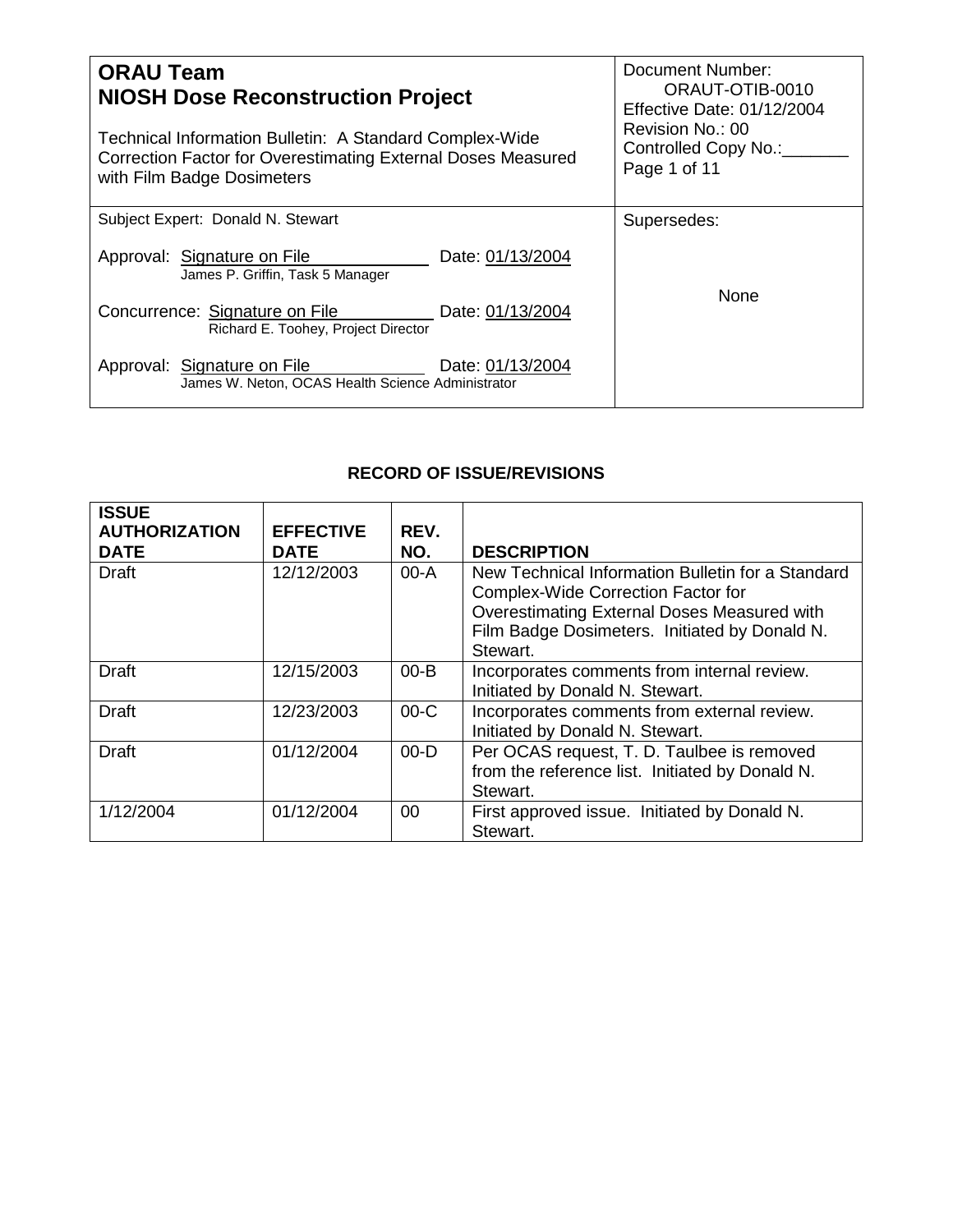### **A STANDARD COMPLEX-WIDE CORRECTION FACTOR FOR OVERESTIMATING EXTERNAL DOSES MEASURED WITH FILM BADGE DOSIMETERS**

### **FOREWORD**

The Manhattan Engineering District, and, later, the Atomic Energy Commission (AEC) had early responsibility for processing nuclear weapons material. The AEC was superceded in this function (briefly) by the Energy Research and Development Agency (ERDA), then the Department of Energy (DOE). This document presents assumptions for the latter period, when the AEC, ERDA, and DOE were the responsible agencies. For the purposes of this document the term 'DOE' is used as a term of convenience to mean the Department of Energy and its predecessor agencies.

Essentially all DOE sites followed a similar evolution in external dosimetry technology. Early twoelement film dosimeters, followed by multi-element film dosimeter designs, gave way in the 1970's and 1980's to the use of thermoluminescent dosimeters (TLDs) for personnel dose monitoring.

This technical information bulletin (TIB) presents external radiation dose assumptions that may be applied to dose reconstructions involving cases for which dose estimates may be prepared based on recorded deep and/or shallow dose that incorporate dose monitoring information during the later film badge era. Information in this TIB supports radiation dose estimates for complex-wide cases covering the time period of 1970 and after.

It is possible to apply reasonable, overestimating complex-wide assumptions for interpreting recorded photon dose for select cases. The methodology described below will generate a reasonable overestimate of external radiation dose for cases that are likely non-compensable. In accordance with the process efficiencies discussed in 42 CFR 82, use of an overestimated dose allows the expeditious processing of likely non-compensable cases.

Due to the remoteness in time from the film era, the uncertainties inherent in applying simplifying overestimating assumptions are greater than the period of the use of TLDs. For this reason, care will be exercised in the selection of cases that are processed under the assumptions in this TIB. Case selection will be based upon the likelihood that the assumptions applied here provide a claimantfavorable overestimate of dose, once case-specific exposure conditions are taken into account. This TIB should not be used at sites where significant personnel doses may result from the presence of elevated airborne levels of environmental radioactivity (EALER) after 1970.

#### **1.0 INTRODUCTION**

The objectives of this document are: 1) to discuss the degree of standardization of late film dosimeters and 2) to develop a standard correction factor that will overestimate dose. Information in this document examines the performance of late film and TLD dosimeters, application of the standard correction factor to overestimate doses, and to address uncertainties from the following sources.

- Variation in workplace photon radiation fields
- Variation in exposure geometries
- The slight under-response of multi-element film badges to photons from about 100 keV to about 250 keV.

While accounting for these uncertainties, the method proposed here will take into account similarities among sites across the DOE complex in the following attributes.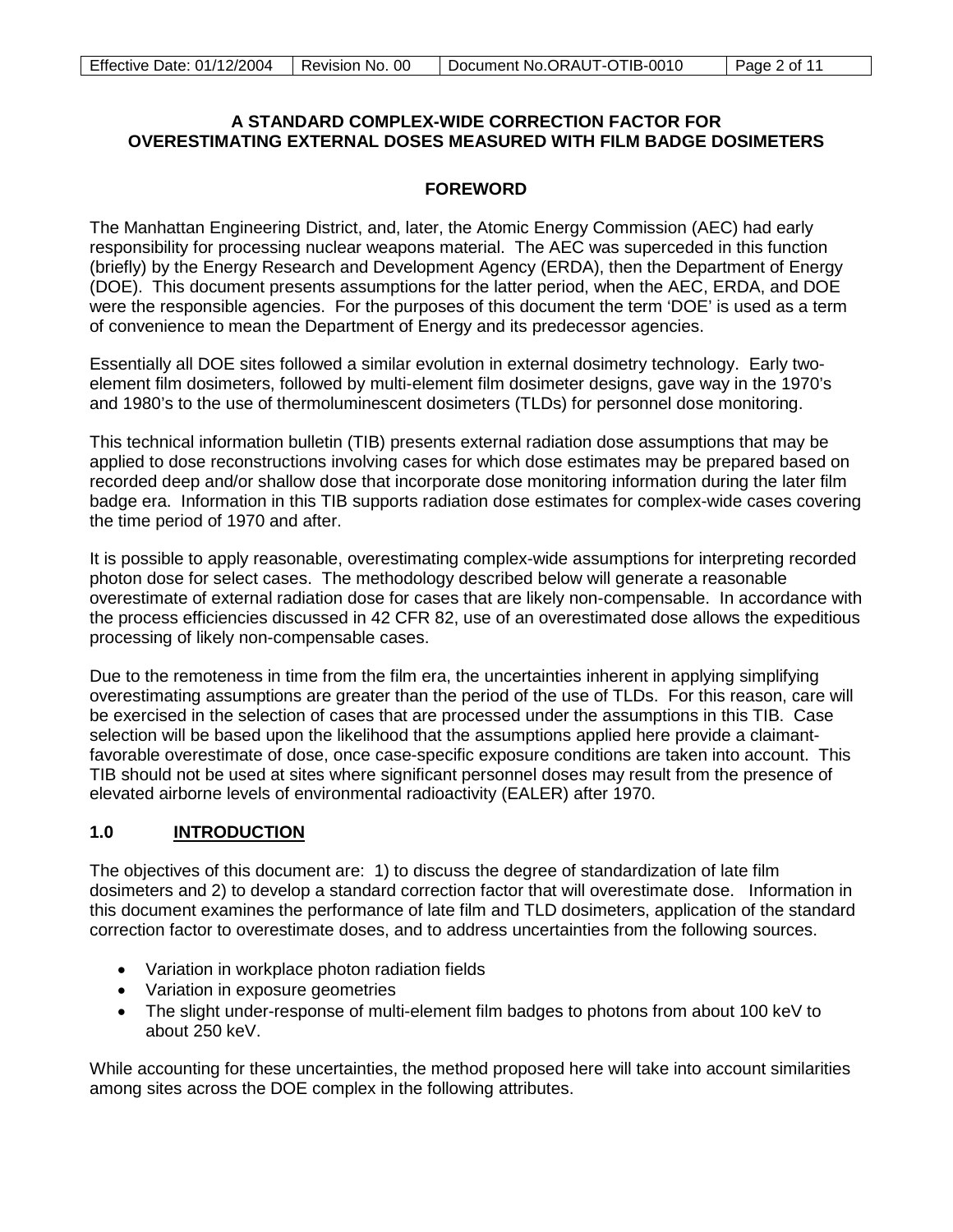- Similar dose response performance by photon energies among the dosimeters used
- Similar minimum detection levels (MDL)
- A standard exchange frequency

A single correction factor that takes a large number of programs and features into account must admit a great deal of error into any estimate that it modifies. This error is permissible under this program, so long as the error is in the claimant's favor. Specifically, any error must overestimate rather than reduce the claimant's probability of causation. For this reason, the correction factor proposed here overestimates any given claimant's dose. To ensure overestimation in the case of the highest organ dose conversion factors, the additional step is taken to multiply the dose by the appropriate organ dose conversion factor to ensure that dose is overestimated for all cancers; as an additional claimantfavorable measure, a value of at least one is assumed for the Exposure-to-organ dose conversion factor. As the intent is to overestimate the dose to take advantage of an efficiency progress, this methodology proposed here is useful only for likely non-compensable claims.

#### **2.0 PERSONNEL PHOTON DOSIMETRY TECHNOLOGY**

The respective DOE sites followed a similar evolution in photon dosimetry technology to measure photon dose to workers. Two-element film dosimeter were used in the 1940s and early 1950s, later replaced by multi-element film dosimeters in the latter 1950s and these in turn replaced by TLDs in the 1960s and 1970s. PICs have been used in addition to these dosimeters throughout all of the years of DOE operations. Table 2-1 illustrates this pattern for several DOE sites. Basically, all of these sites, and perhaps many others, have equivalent dosimetry technology capabilities for photon radiation. The adequacy of the respective photon dosimetry methods to accurately measure radiation photon dose is determined from response characteristics of the dosimetry technology according to the radiation type, energy, exposure geometry, etc., as described in this section.

| Table 2-T. EVOIDIUDIT IIT DOE SIte prioton dosimetry capabilities. |                   |                             |                                    |                   |  |  |
|--------------------------------------------------------------------|-------------------|-----------------------------|------------------------------------|-------------------|--|--|
|                                                                    | Year of first use |                             |                                    |                   |  |  |
|                                                                    |                   | Photographic film dosimeter | <b>Thermoluminescent dosimeter</b> |                   |  |  |
| <b>Site</b>                                                        | Two-element       | Multi-element               | <b>Site-specific</b>               | <b>Commercial</b> |  |  |
| Fernald                                                            | 1952              | 1954                        | n.a.                               | 1985              |  |  |
| Hanford                                                            | 1944              | 1957                        | 1972                               | 1995              |  |  |
| <b>INEEL</b>                                                       | 1951              | 1957                        | 1966                               | 1986              |  |  |
| LANL                                                               | 'a)               | 1950                        | 1978                               |                   |  |  |
| Mound                                                              | 1952              |                             | 1981                               |                   |  |  |
| ORNL                                                               | 1944              | 1953                        | 1976                               | 1989              |  |  |
| <b>RFP</b>                                                         | 1951(b)           | 1954                        | 1970                               |                   |  |  |
| <b>SRS</b>                                                         | 1951(c)           | 1959                        | 1970                               | 1982              |  |  |
| $Y-12$                                                             | 1948              | 1961                        | 1980                               | 1989              |  |  |

Table 2-1. Evolution in DOE site photon dosimetry capabilities.

n.a. – not applicable

a. LANL used other dosimeter designs prior to 1950.

b. RFP used dosimeter capabilities from LANL until implementing their system.

c. SRS used dosimeter capabilities from ORNL until implementing their system.

A more detailed example of the evolution in dosimetry technology is shown in Table 2-2 for Hanford, INEEL, ORNL and SRS. This level of detail in the dosimetry design is an important consideration in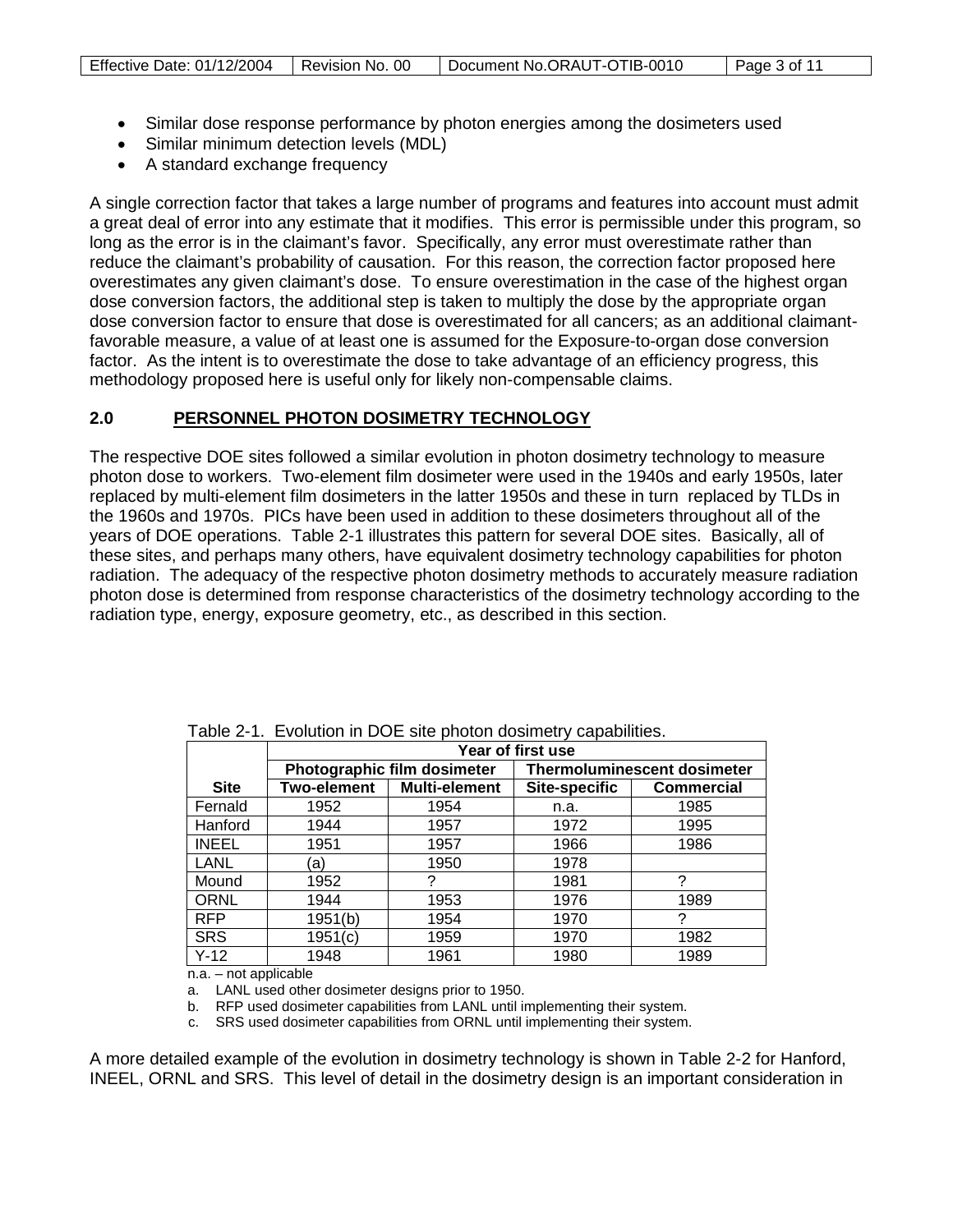| Effective Date: 01/12/2004 | Revision No. 00 | Document No.ORAUT-OTIB-0010 | Page 4 of 11 |
|----------------------------|-----------------|-----------------------------|--------------|
|----------------------------|-----------------|-----------------------------|--------------|

evaluating the adequacy of the dosimetry technology. Judgment of the dosimetry technology capabilities that can be made from this information include:

- Capabilities exist to estimate the penetrating dose based on laboratory tests with these dosimeter designs.
- The respective dosimeter design ensures minimal effect on the penetrating dose component of typical beta radiation nuclides in the workplace because of the 1,000 mg/ $\text{cm}^2$  density thickness of the metal filter. This thickness also approximates the 1 cm depth in tissue [i.e.,  $H<sub>0</sub>(10)$ ] such that any beta contribution to the dosimeter calculated dose could be considered a true penetrating dose.

The most serious limitation of the two-element film dosimeter designs shown in Table 2-2 concern mixed beta/photon radiation fields in which the non-penetrating dose may be significantly in error because of an inability to distinguish between beta and low-energy photon radiation. This limitation is described in Section 2.1.1 and was the motivating reason for the development of the multi-element film dosimeters.

|                 | rable z-z. Onionology or DOL site improvements to personnel dosinetry systems. |        |                  |                        |                                            |                            |                     |
|-----------------|--------------------------------------------------------------------------------|--------|------------------|------------------------|--------------------------------------------|----------------------------|---------------------|
|                 |                                                                                | Period | <b>Dosimeter</b> |                        |                                            | Density <sup>(a)</sup>     | <b>Thickness</b>    |
| <b>Facility</b> | <b>Start</b>                                                                   | End    | material         | Type                   | <b>Filters</b>                             | (mg/cm <sup>2</sup> )      | (mm)                |
| Hanford         | 44                                                                             | 44     | <b>PICs</b>      |                        |                                            |                            |                     |
|                 | 44                                                                             | 52     | <b>Film</b>      | DuPont 552             | OW,Ag                                      | $-0$ , Ag = 1050           | 0, $Ag = 1$         |
|                 | 53                                                                             | 56     | Film             | DuPont 552             | OW,Ag                                      | $-0$ , Ag = 1050           | 0, $Ag = 1$         |
|                 | 57                                                                             | 62     | <b>Film</b>      | DuPont 552             | OW, AI, Ag#1, Ag#2                         | $-0$ ; AI = 132; Ag#1=137; | $\Omega$            |
|                 |                                                                                |        |                  |                        |                                            | Ag#2=1050                  |                     |
|                 | 63                                                                             | 71     | <b>Film</b>      | DuPont 558             | OW, Fe, Ta                                 | $-0$ ; Fe=20; Ta=843       | 0, 0.025, 0.5       |
|                 | 72                                                                             | 95     | <b>TLD</b>       | <b>Five/Four Chips</b> | OW, Al, Cd, Sn, Sn                         | ~0:379:912: 980:912        | 0.05                |
|                 | 95                                                                             |        | TLD              | Harshaw 8825           | OW,pl, Sn, Cu                              | $-0:1000$ ,                | 0.64                |
| <b>INEEL</b>    | 51                                                                             | 56     | <b>Film</b>      | DuPont 552             | OW, Cd                                     | $-0: -1000$                | 0, 1                |
|                 | 57                                                                             | 65     | Film             | DuPont 552             | OW, Al, Ag, Cd                             | $-0$ ; 175, 203, 950       |                     |
|                 | 66                                                                             | 85     | TLD              | Two Chips              | OW, AI (Cd)                                | $-0$ ; 203 (0; 950)        |                     |
|                 | 86                                                                             |        | TLD              | Panasonic 814/808      | Al/plastic (4)                             | $-16$ ; 58; 600; 600       |                     |
| <b>ORNL</b>     | 43                                                                             | 44     | <b>PICs</b>      |                        |                                            |                            |                     |
|                 | 44                                                                             | 52     | Film             | DuPont 552             | OW, Cd                                     | $-0$ ; $-1000$             | 0; 1                |
|                 | 53                                                                             | 57     | Film             | DuPont 552             | OW, Pb, Cd, Cu, plastic                    | $-0$ ; varies, $-1000$ ;   |                     |
|                 | 58                                                                             | 79     | <b>Film</b>      | DuPont 552             | OW, AI, Cd, plastic                        | $-0$ ; varies, $-1000$ ;   |                     |
|                 | 80                                                                             | 88     | <b>TLD</b>       | Two Chips              | OW(Plastic), Al                            | $-0:430$                   |                     |
|                 | 89                                                                             |        | <b>TLD</b>       | Harshaw 8805           | OW, Plastic, Cu, Teflon                    | $-0$ ; 300; 242; $-1000$   |                     |
| <b>SRS</b>      | 51                                                                             | 58     | <b>Film</b>      | DuPont type 552        | OW, Cd                                     | $-0$ ; $-1000$             | $Cd = 1$            |
|                 | 58                                                                             | 70     | <b>Film</b>      | DuPont 555             | OW, Al, Ag                                 | $-0; 540; 1050$            | $Al = 2$ ; $Ag = 1$ |
|                 | 70                                                                             | 82     | <b>TLD</b>       | Two chips              | OW. AI                                     | $-0:540$                   | $Al = 2$            |
|                 | 82                                                                             |        | <b>TLD</b>       | Panasonic, UD-802      | Mylar, plastic+mylar,<br>plastic+mylar, Pb | $-0$ ; 300; 300; $-1000$   | $Pb = 0.7$          |

Table 2-2. Chronology of DOE site improvements to personnel dosimetry systems.

a. Density thickness of filtration in holder only. Total density thickness would also include filtration in the dosimeter card and responsive elements.

### **2.1 PERSONNEL PHOTON DOSIMETERS**

Personnel whole body photon dosimeters implemented to measure the dose to workers from photon radiation were essentially identical at the MED Metallurgical, Clinton and Hanford laboratories in the early to mid-1940s. Parker (1945) described results of an intercomparison study of dosimeter processing and exposure calculations between these three laboratories prior to declaring the Hanford system capable of routine dosimeter processing. Ongoing comparison of dose interpretation among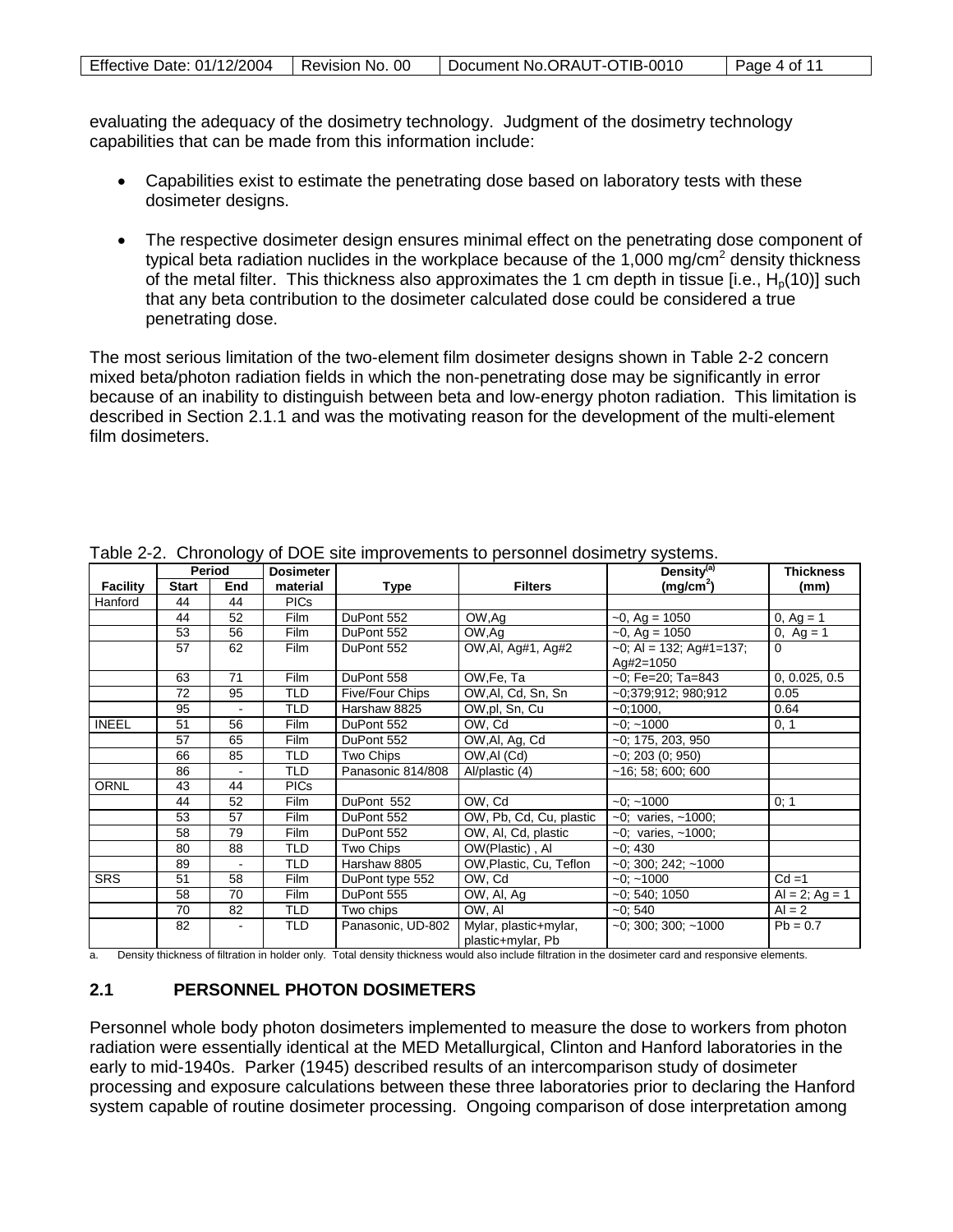| Effective Date: 01/12/2004   Revision No. 00 |  | Document No.ORAUT-OTIB-0010 | Page 5 of 11 |
|----------------------------------------------|--|-----------------------------|--------------|
|----------------------------------------------|--|-----------------------------|--------------|

these MED/AEC sites, and other sites, was done through the years (Wilson et al 1990). The dosimeter exchange frequency was gradually lengthened, generally corresponding to the period of the regulatory dose controls (GE 1954).

#### **2.1.1 Two-Element Film Dosimeters**

The two-element dosimeter was based on laboratory studies that identified the preferred element and thickness for a metallic filter to flatten the dosimeter photon energy response at lower energies (Pardue et al 1944). Pardue et al (1944) recommended selection of a filter of cadmium ( $\bar{Z}$  = 47) that is about 1 mm thick to minimize the film energy response and still allowed measurement of lower energy photons. The respective DOE sites used cadmium and other elements such as silver  $(Z = 48)$ or tin  $(Z = 50)$  in their designs. This dosimeter was first used at the University of Chicago (Thornton et al 1961). This dosimeter design was adopted for use at ORNL and noted as the "tin" badge (Thornton et al 1961). There appear to be some refinements in this basic design at ORNL where five basic changes in this design were used (Thornton et al 1961) and at LANL by adding filters of lead  $(Z=82)$ and brass (Cu = 29, Zn = 30) to obtain improved capabilities in beta/photon fields and in photon energy resolution. These refined dosimeter designs, using two or three metallic filters, provide improved capabilities to distinguish between beta and photon radiation, primarily, and with knowledge of the workplace radiation field, between beta, and lower and higher energy photon radiation.

An important feature of the respective DOE site photon dosimeters was the selection of the type of film to be used. The available film had similar radiation energy response characteristics but the sensitivity of the film to radiation varied (Thornton et al 1961). Many sites used film, such as the DuPont 502 type, with a sensitive (lower radiation dose response) and an insensitive (typically accident-level dose response) side to each film packet. In normal practice only the sensitive side of the film was processed for personnel dose assessment. However, for higher doses, and to confirm higher suspicious readings, the insensitive film response could also be measured.

The two-element dosimeter design had an open window (OW) to measure non-penetrating radiation in addition to the filter region with 1 mm of silver, cadmium or tin. Each of these metallic filters has a density thickness of approximately 1,000 mg/cm<sup>2</sup>. This selection minimizes the potential for beta radiation to contribute to the interpreted penetrating dose. Certainly, only beta radiation with energy greater than about 3 MeV can penetrate the filter and contribute to the interpreted penetrating dose.

Historically, studies of film dosimeter performance, stability of latent image, etc., were performed during the 1950s (Wilson 1957, 1960). Numerous intercomparison and performance studies were done among DOE laboratories (Wilson et al 1990). The laboratory measured A-P photon energy response of the two-element dosimeter system is shown in Figure 2-1 in comparison with  $H_0(10)$ . As noted in this figure, the film dosimeter open window (OW) response shows a significant over-response to lower-energy photon radiation. Operationally, the over-response was so significant that some option was necessary to interpret the dosimeter response based on the anticipated radiation fields in the work environment. The ratio of the OW to the filtered film response was routinely used in dose evaluation (Larson and Roesch 1954) and there is reference to using a fraction (i.e., 0.2 at Hanford, 35% at SRS) of the open window response to add to the penetrating dose in facilities with low energy photons and no beta radiation (i.e., plutonium facilities) (Fix et al 1997b, Taylor et al 1993). The film nonpenetrating (i.e., open window) and penetrating (i.e., metallic filter) response was generally used to estimate the skin dose from beta and photon radiation.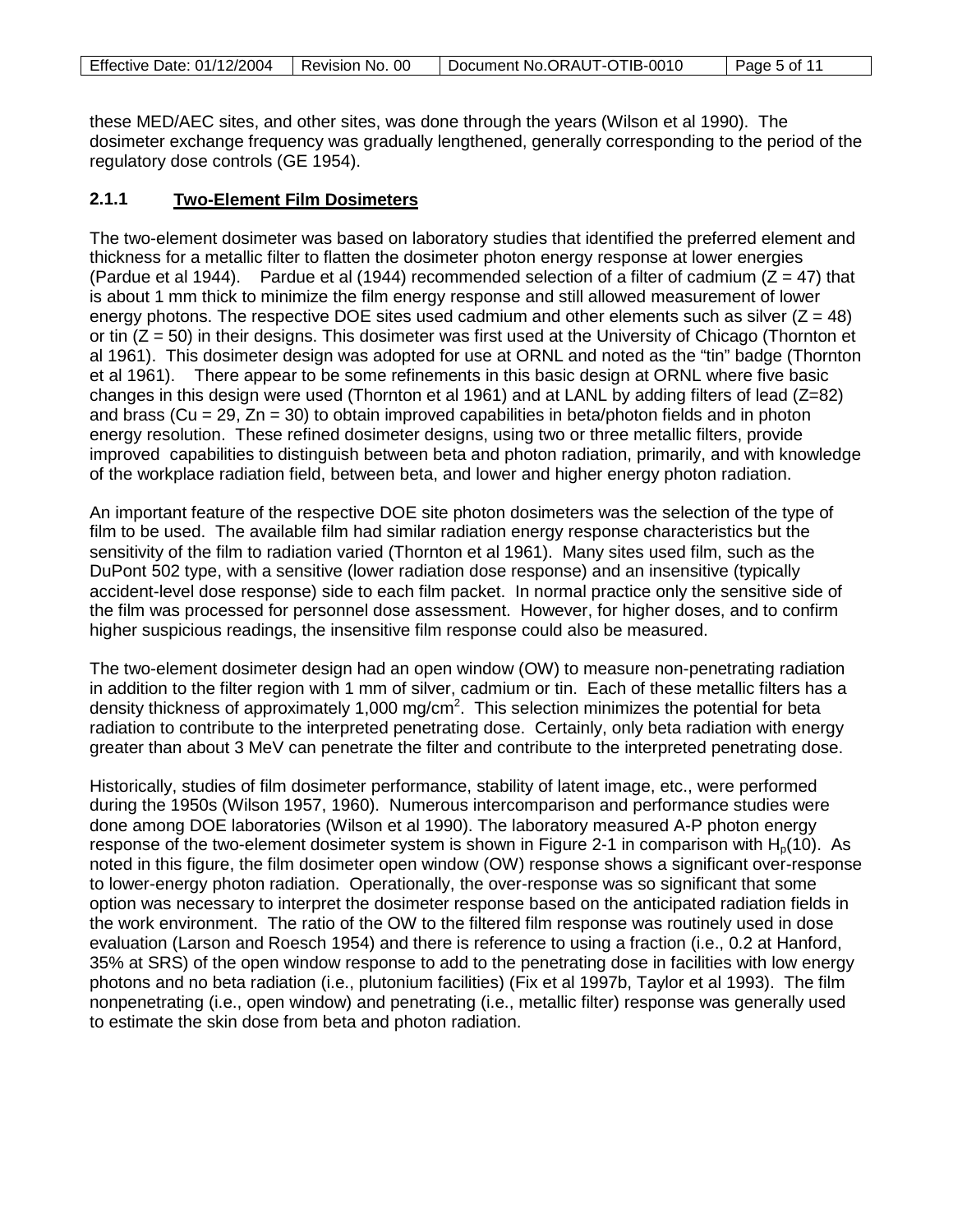| Effective Date: 01/12/2004 | Revision No. 00 | Document No.ORAUT-OTIB-0010 | Page 6 of 11 |
|----------------------------|-----------------|-----------------------------|--------------|

#### **2.1.2 Multielement Film Dosimeters**

Multi-element film dosimeters were developed to provide improved capabilities to measure beta, lower-energy and higher-energy photon radiation dose components particularly in mixed beta and photon radiation fields. This was done by most of the DOE sites in several site-specific designs. Often, the basic design of the two-element dosimeter (i.e., open window and 1 mm silver, cadmium or tin shield) was incorporated by the respective sites into the design of the multielement dosimeters. The multi-element beta/photon film dosimeters generally consisted of 3 or 4 shielded areas and provided substantially improved capabilities to measure deep dose by flattening the overall response. Processing results (i.e., optical density) were recorded for the film response behind each of these filters and an algorithm was used to calculate the respective dose components.



Figure 2-1. Measured two-element dosimeter photon response for anterior-toposterior exposure geometry (Pardue et al 1944, Wilson et al 1990).

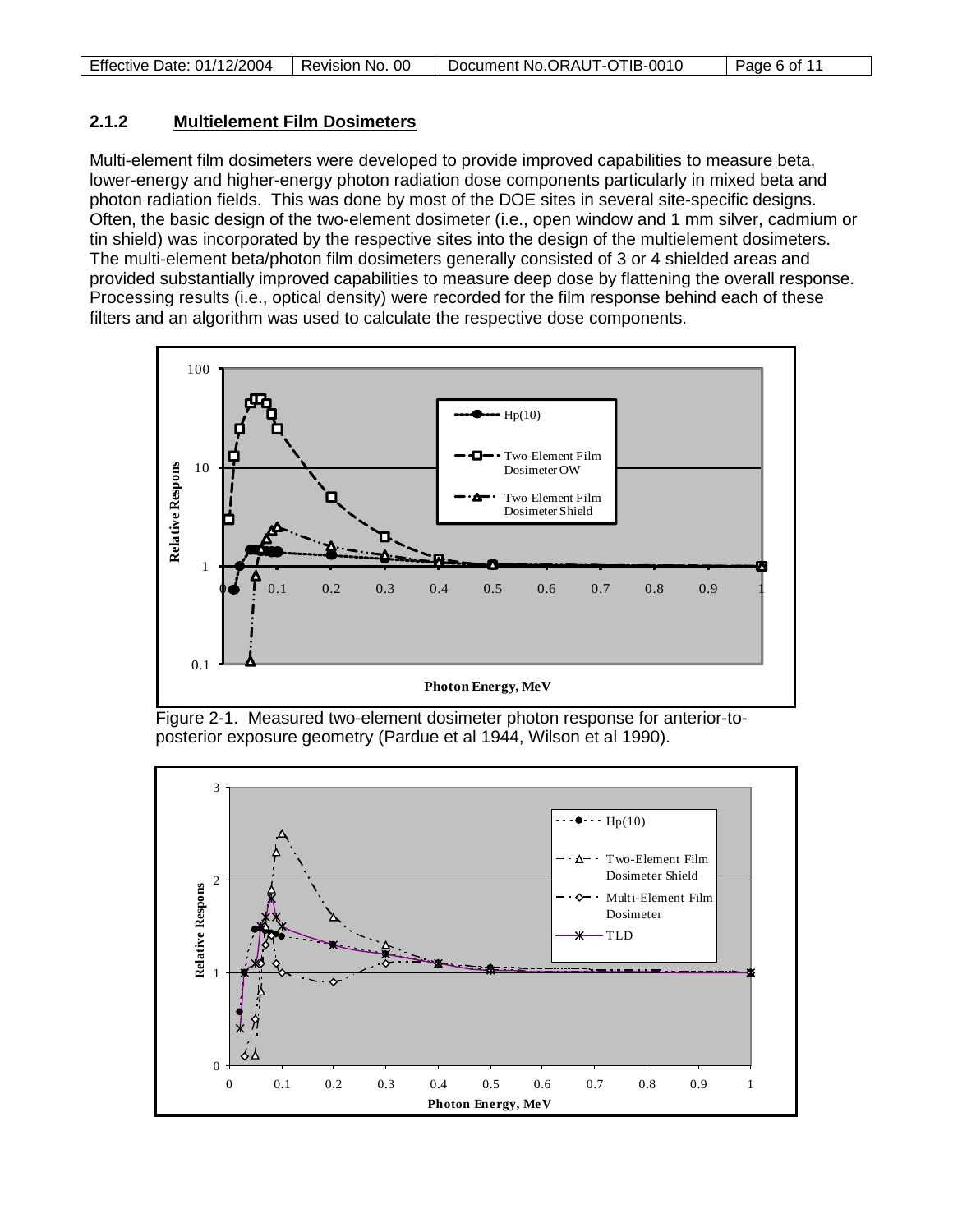Figure 2-2. Measured deep dose response for Hanford Two-Element film, multielement film and thermoluminescent dosimeter compared to  $H<sub>0</sub>(10)$ . (Wilson et al 1990).

## 2.2 **FILM BADGE RESPONSE IN COMPARISON WITH H<sub>P</sub>(10).**

As can be seen in the foregoing figures, the comparison of TLD and film badge performance to  $H_0(10)$ dose demonstrates that film dosimeters a) under-respond to photons of energies less than about 60 keV; b) over-respond to photons of energies between the response threshold up to several hundred keV; and c) conform well with respect to  $H<sub>0</sub>(10)$  beyond about 300 keV. Figure 2-1 shows that for shallow dose considerations, the open-window portion of the two-element film badges over-respond at even very low energies. This is corrected with the compensating design of the multi-element film badge as shown in Figure 2-2, though somewhat overcompensated in that these dosimeters slightly under-responded to photons between about 100 and about 250 keV.

#### **3.0 INTERPRETATION OF DOE FILM BADGE RECORDS.**

The predominant concern with regard to interpreting film badge results is of film dosimeters' underresponse to photons of energies less than about 60 keV. For this reason, application of the dose parameters in this TIB should not be applied to workplaces with extensive exposure to low-energy photons in the workplace. Workplace radiation fields that included photons in the < 30 keV energy range are likely underestimated by film badge dosimeters, and for this reason, assumptions dealing with this dose component, such as with workers who worked directly with plutonium, should be documented specifically in the dose reconstruction report, or in an appropriate supporting document. Typical exceptions are outlined in Section 4.1.

Another inaccuracy in the film era, over-response in the open-window reading to photons of energies between the response threshold and about 300 keV, is not necessarily of concern for the purposes of dose reconstruction. The error in this case occurs on the side of the claimant, as the dose the energy employee may have received is overestimated by the film badge result. Adjustments to this overestimated dose component may be made as necessary on a case-by-case basis.

The strategy for interpretation of documented film badge results from DOE records may be summarized in accordance with the four bullets below.

- Doses from photons in the standard energy range of  $>$  250 keV may be interpreted as exposure without modification.
- Multi-element film dosimeter doses are slightly under-predicted between about 100 keV and about 250 keV.
- Dose from photons are not reliably estimated in the lowest energy range, < 30 keV, and performance around 60 keV is questionable. Workplaces with photons from plutonium are not adequately characterized by the assumptions in this document, therefore dose reconstructions that involve exposure to plutonium and those that utilize dose from the lowest photon energy range must document assumptions on a case-by-case basis.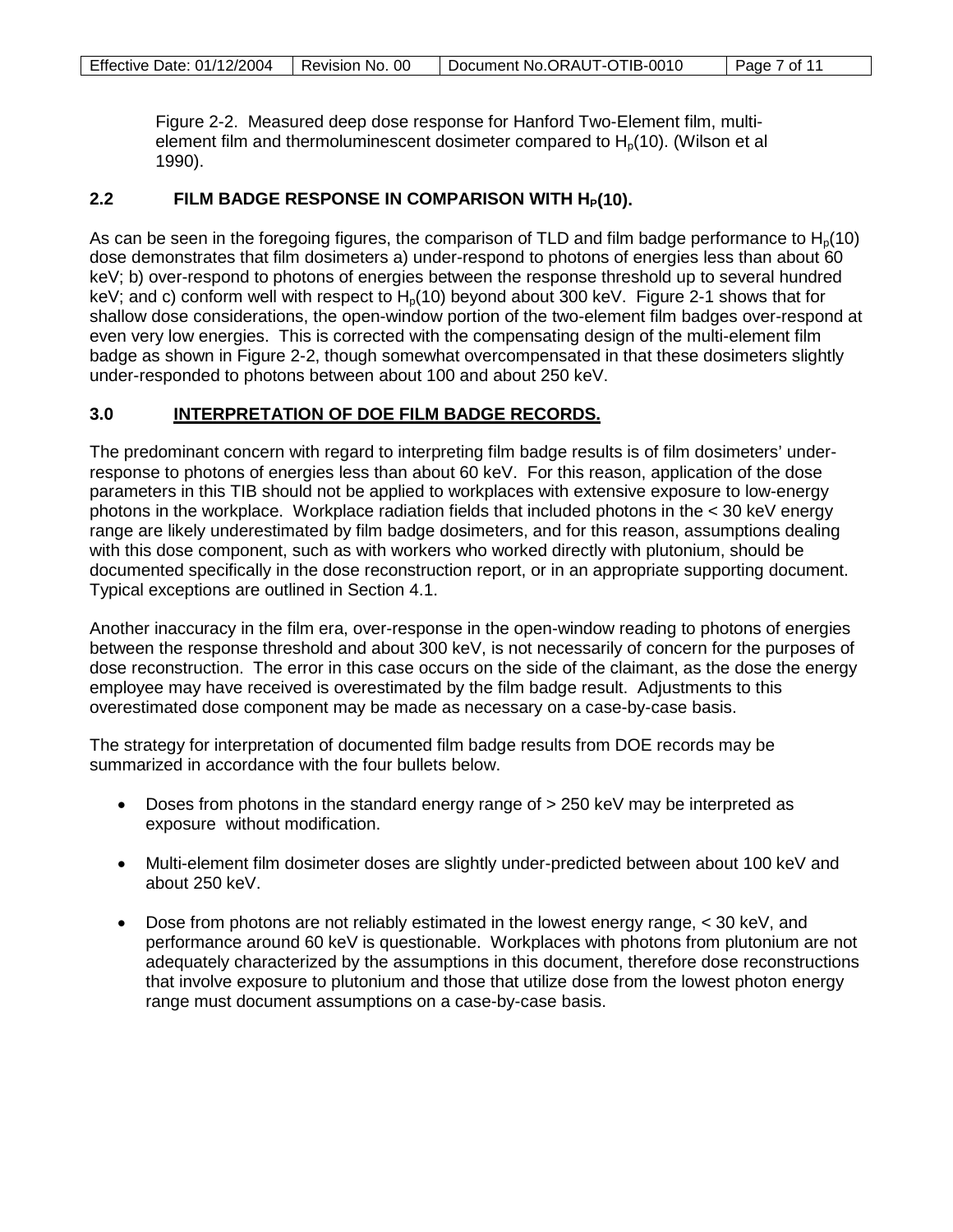| Effective Date: 01/12/2004 | Revision No. 00 | Document No.ORAUT-OTIB-0010 | Page 8 of 11 |
|----------------------------|-----------------|-----------------------------|--------------|

## **3.1 STANDARD EXPOSURE GEOMETRY AND ENERGY RANGES.**

The review of organ dose conversion factors was limited to the Anterior-Posterior exposure geometry for photons of energies between 30 and 250 keV. The standard use of these exposure parameters has been adopted by this project as a claimant-favorable assumption.

### **3.2 FILM BADGE LEVEL OF DETECTION**

The sensitivity of the film used determines the lowest level of dose that may be detected. A typical value of film sensitivity is 0.5 NOD units per 400 milliroentgens exposure (CETS 1989). This translates to a lower limit of detection of between 10 and 20 milliroentgens for films with this sensitivity, for photons above a few hundred keV (CETS 1989). For the purposes of this project, this sensitivity is referred to as the minimum level of detection (LOD) for a given dosimeter, and a review of this quantity reported by individual site dosimetry programs was performed as part of the research for this project. Values for early film badges were assumed to be as high as 50 mrem for photons and 60 or 80 mrem(OCAS 2003) for electrons. A review of film records captured as part of this project's research also demonstrates film badge readings recorded as '< 10;' values this low are possible, but for the purposes of this project, should be neglected without substantial site-specific information on source term and calibration techniques to corroborate such a low value. For the purposes of overestimation, the typical value of 40 mrem as listed in the CETS 1989 reference will be assumed for later film badge programs. .

# **3.3 STANDARD CORRECTION FACTOR**

A standard correction factor is promulgated here that increases the assigned dose to claimants with the objective to overestimate the actual organ dose. The use of this factor is intended to assure claimant-favorable assigned dose by compensating for uncertainty from potential variance in sitespecific exposure conditions and calibration practices that, without correction, may have resulted in an underestimated dose. This standard correction factor overestimates dose in order to take into account, and overestimate, corrections that may be required to convert the dose as measured from site to site to a standard value of  $H<sub>o</sub>(10)$ , including the under-response of multi-element film dosimeters to photons between 100 and 250 keV. The value of this factor (2.0) is listed, along with the other parameters necessary for estimating doses under this TIB, in Table 4-1, below.

# **3.4 ORGAN DOSE CONVERSION FACTOR**

The correction factor listed above incorporates uncertainty in measurements and radiation exposure characteristics in workplaces as measured with film badges, however, in contrast to the standard correction/conversion factor applied to TLDs in OTIB-0008, may not incorporate sufficient claimant favorability for some organs with high organ dose conversion factors. For this reason, the additional step is taken to multiply the dose (overestimated by a factor of 2) by the applicable organ dose conversion factor from the tables in Appendix B of the External Implementation Guideline. Specifically, dose is multiplied by the Exposure  $(R)$ -to-organ  $(H<sub>T</sub>)$  dose conversion factor unless that value is less than unity, in which case the dose conversion factor will be assumed to have a value of 1. Appropriate dose conversion factors are selected from the tables by organ using the median value for the Anterior-to-Posterior (AP) geometry.

### **4.0 STANDARD ASSUMPTIONS FOR OVERESTIMATING DEEP DOSES MEASURED WITH FILM BADGES.**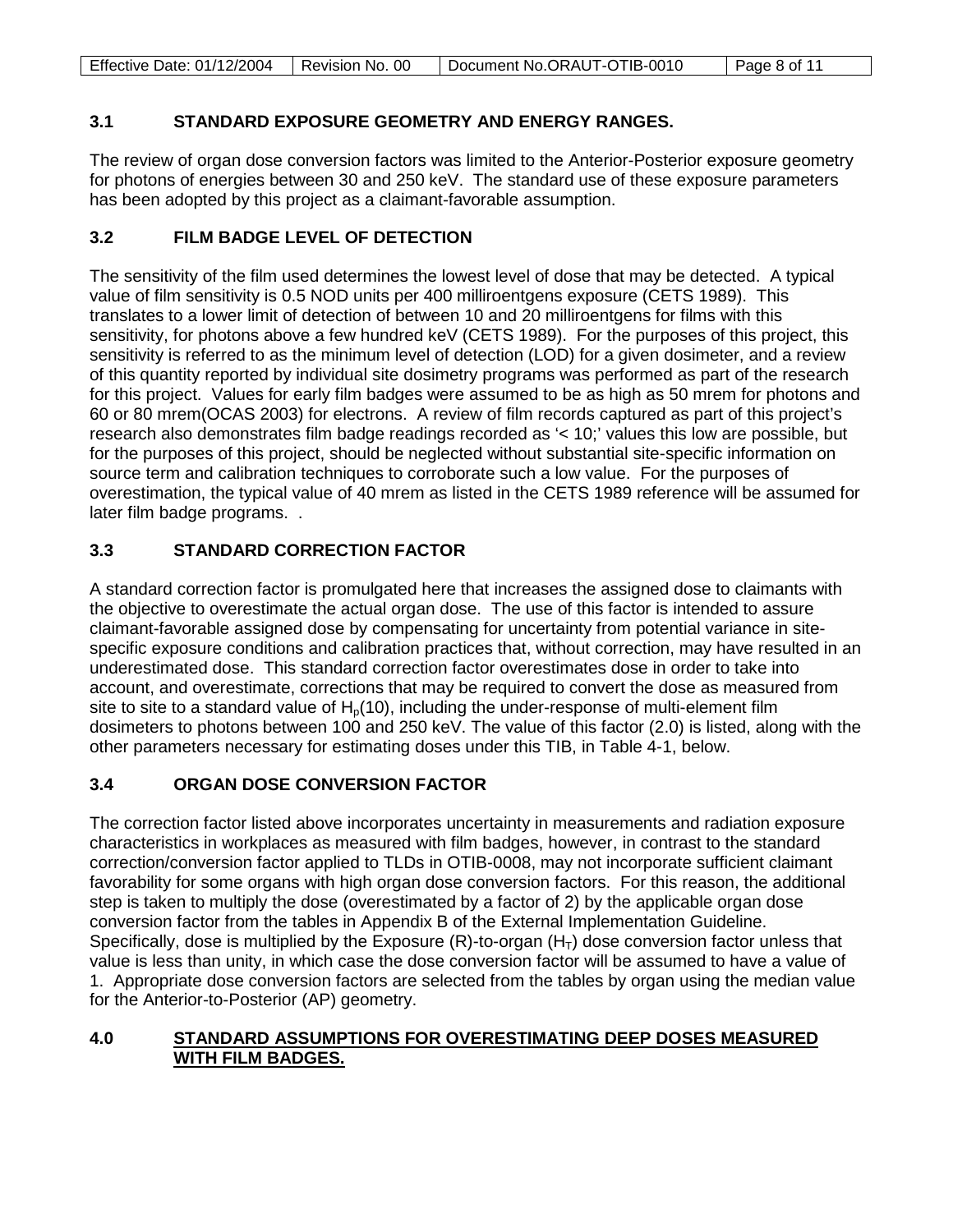|--|

Standard values for energy distribution, missed dose, organ dose conversion factors, and exchange frequencies are given in Table 4-1 below. These may be applied to recorded doses from the late film badge era. Based on a review of the literature, the applicability date of 1970 is significantly predated by the first year of monthly exchange for most sites, however, care should be exercised by the dose reconstructor to ensure that the assumed monthly frequency is accurate in individual cases. Similarly, the routine exchange frequency may not be reflected in individual cases, for operational reasons. When an alternate frequency is indicated in the DOE record, the assumed number of zeros should be adjusted to ensure that missed dose is adequately overestimated. Assumptions in Table 4-1 support complex-wide dose overestimates from the year 1970 and later for workplaces without significant lowenergy photon contributions. Examples of such workplaces are given in section 4.1, below.

Table 4-1. Standard assumptions for overestimating doses measured with film badges.

|               |              | <b>Missed</b> | <b>Standard</b> |                          |                  |
|---------------|--------------|---------------|-----------------|--------------------------|------------------|
| Period of     | Photonenerav | dose per      | correction      | <b>Exposure-to-Organ</b> | Assumed exchange |
| applicability | range (keV)  | cycle         | factor          | $(HT)$ DCF               | frequency        |
| 1970 onward I | 100% 30–250  | 0.040 rem     | 2.0             | ام -                     | Monthly          |

a. From Appendix B of the OCAS-IG-001, External Dose Reconstruction Implementation Guideline: a value of 1.0 or the table value (typically assume 100% AP geometry), whichever is greater.

### **4.1 WORKPLACE CHARACTERISTICS THAT PRECLUDE UNSUPPORTED APPLICATION OF THE OVERESTIMATING ASSUMPTIONS IN THIS DOCUMENT.**

Complex workers who had significant exposure to low-energy photons may have recorded doses that do not reliably represent their actual photon dose in the film badge era. Application of the assumptions presented here is not appropriate unless justification is specifically supported in individual dose reconstruction reports. Examples of workplaces that would typically have spectra with significant low-energy photons include.

- Weapons assembly and disassembly areas.
- Plutonium machining areas.
- Plutonium processing facilities in areas where the primary hazard is from the product.
- Laboratories performing work with plutonium or americium.

Additionally, individual dose reconstructors may encounter specific situations where workplace characterization suggests exposure to photons in the lowest energy range (< 30 keV) or lower-energy photons in the intermediate range, up to 100 keV comprise a significant proportion of the dose.

#### **5.0 EVALUATION OF SHALLOW DOSES MEASURED WITH FILM BADGES**

This TIB is not to be used for evaluation of shallow doses (Note: for breast and testicular cancer cases, this TIB can be used for calculating the deep dose component only). The External Dose Reconstruction procedure (ORAUT-PROC-0006) provides generic instructions for overestimating shallow doses and shall be used at this time, pending the development of detailed instructions in TIBs or TBDs.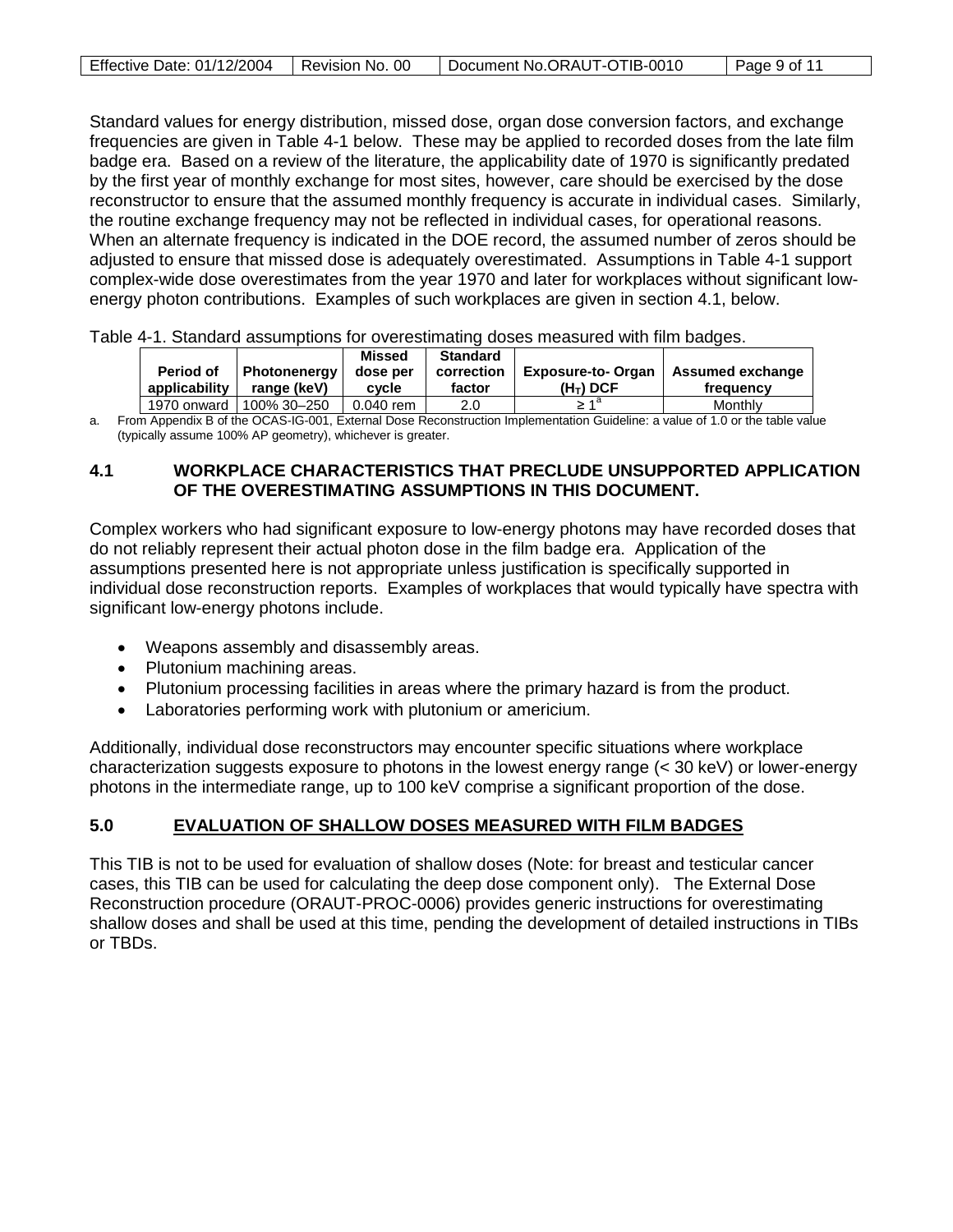### **REFERENCES**

Atomic Energy Commission (AEC). 1963. Notice Regarding Need for Establishment of Film Dosimetry Calibration Laboratory. Federal Register 63, page 9411, September 1963.

Becker, Klaus, 1973. Solid State Dosimetry. CRC Press, Cleveland OH.

- Commission on Engineering and Nuclear Tests, Energy Research Board, National Research Council (CETS), 1989, Film Badge Dosimetry in Atmospheric Nuclear Tests. National Academy of Sciences, National Academy Press, Washington, D.C.
- Department of Energy (DOE). 1986. Department of Energy Standard for the Performance Testing of Personnel Dosimetry Systems. DOE/EH-0027. US Department of Energy, Washington, D.C.
- Fix, JJ, L. Salmon, G. Cowper and E. Cardis. 1997a. A Retrospective Evaluation of the Dosimetry Employed in an International Combined Epidemiologic Study. Radia. Prot. Dosi. 74, 39-53.
- Fix, J.J., R.H. Wilson and W.V. Baumgartner. 1997b. Retrospective Assessment of Personnel Neutron Dosimetry for Workers at the Hanford Site. PNNL-11196, Pacific Northwest National Laboratory, Richland, WA.
- Fix, J. J, E. S. Gilbert and W. V. Baumgartner. 1994. An Assessment of Bias and Uncertainty in Recorded Dose from External Sources of Radiation for Workers at the Hanford Site. PNL-10066, Pacific Northwest Laboratory, Richland, WA.
- Fix, J. J., J. M. Hobbs, P. L. Roberson, D. C. Haggard, K. L. Holbrook, M. R. Thorson, F. M. Cummings. 1982. Hanford Personnel Dosimeter Supporting Studies FY-1981. PNL-3736. Pacific Northwest Laboratory, Richland, Washington.
- Fix, J. J., G. W. R. Endres, F. M. Cummings, J. M. Aldrich, M. R. Thorson, R. L. Kathren. 1981. Hanford Personnel Dosimeter Supporting Studies FY-1980. PNL-3536, Pacific Northwest Laboratory, Richland, Washington.
- General Electric (GE). 1954. Radiation Protection Standards. Dated 12/15/54. HW-25457. General Electric, Hanford Atomic Products Operation, Richland, WA.
- Gorson, R.O., N. Suntharalingam, and J.W. Thomas. 1965. Results of a Film-Badge Reliability Study. Radiology, Vol 84. pp 333-346, February 1965.
- Hanford Engineering Works (HEW). Manual of Standard Procedures: Personnel Meters, Part 16. Film Calibration and Batch Assignments. May 1, 1946. Medical Department, Health Instrument Section.
- Hine, Gerald J. and Gordon L. Brownell. 1956. Radiation Dosimetry. Academic Press, New York, NY (p 506).
- International Commission on Radiation Units and Measurements (ICRU). 1993. Quantities and Units in Radiation Protection Dosimetry, ICRU Report No. 51. ICRU. Bethesda, Maryland